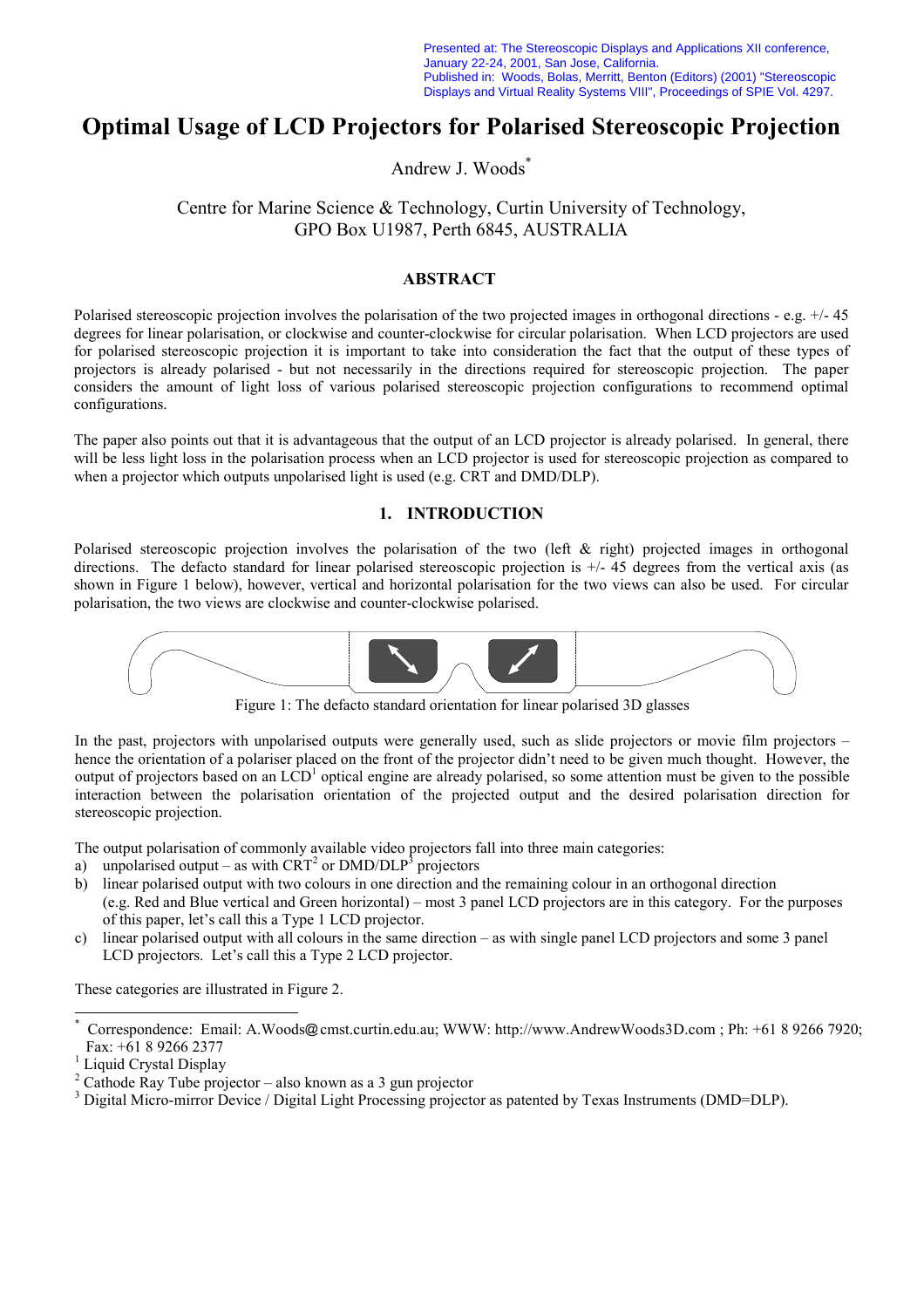

Figure 2: Illustration of output polarisation of various projector types: (a) unpolarised output (CRT or DLP), (b) linearly polarised but with green (G) polarised differently to red (R) and blue (B) (Type 1 LCD), (c) linearly polarised with all colours polarised in the same direction (Type 2 LCD).

## **2. METHODS FOR POLARISED STEREOSCOPIC PROJECTION**

In order for the three categories of video projectors to be used with polarised stereoscopic projection, various configurations of optical filters must be used to obtain the correct polarisation output with minimal light loss and minimal colour distortion. The various configurations for configuring projectors for linearly polarised stereoscopic projection are illustrated in Figure 3:



Figure 3: Methods for linear polarised projection for various output polarisation types.

In the case of Figure 3a, the linear polarisers at the output of the projector can be oriented at any angle since the projector output is unpolarised. In this case the linear polarisers are oriented to match the orientation shown in Figure 1. In the case of Figure 3b, the linear polarisers must be placed at either +45° or -45° in order for the correct colour balance to be achieved. Luckily this corresponds with the desired polarised projection orientation as shown in Figure 1. In the case of Figure 3c, it is desirable that the bulk of the light being output by the projectors in the vertically polarised direction be rotated into the desired  $+45^{\circ}$  or  $-45^{\circ}$  orientations – this can be achieved with a  $\frac{1}{2}$  wave retarder. Linear polarisers are then placed at the output to purify the linear polarisation in the desired directions - to match the orientation shown in Figure 1. The projectors of Figure 3c could be configured the same as Figure 3b (i.e. without the retarders) however the image is brighter when the retarders are used.

## **3. LIGHT LOSS**

The relative efficiency of each of the projection methods illustrated in Figure 3 have been calculated and measured<sup>4</sup> and the results are summarised in Table 1. The percentage figure quoted for each configuration represents the amount of light that reaches the screen from the projector's output lens – i.e.  $0\%$  efficiency represents no light reaching the screen (100% light loss in any optical components between the output lens and the screen) and 100% efficiency would mean that all light emitted at the projector's output lens reaches the screen (0% light loss).

l

<sup>&</sup>lt;sup>4</sup> These figures are based on the use of HN38 polarisers. The figure quoted is the percentage transmission for the most highly attenuated colour.